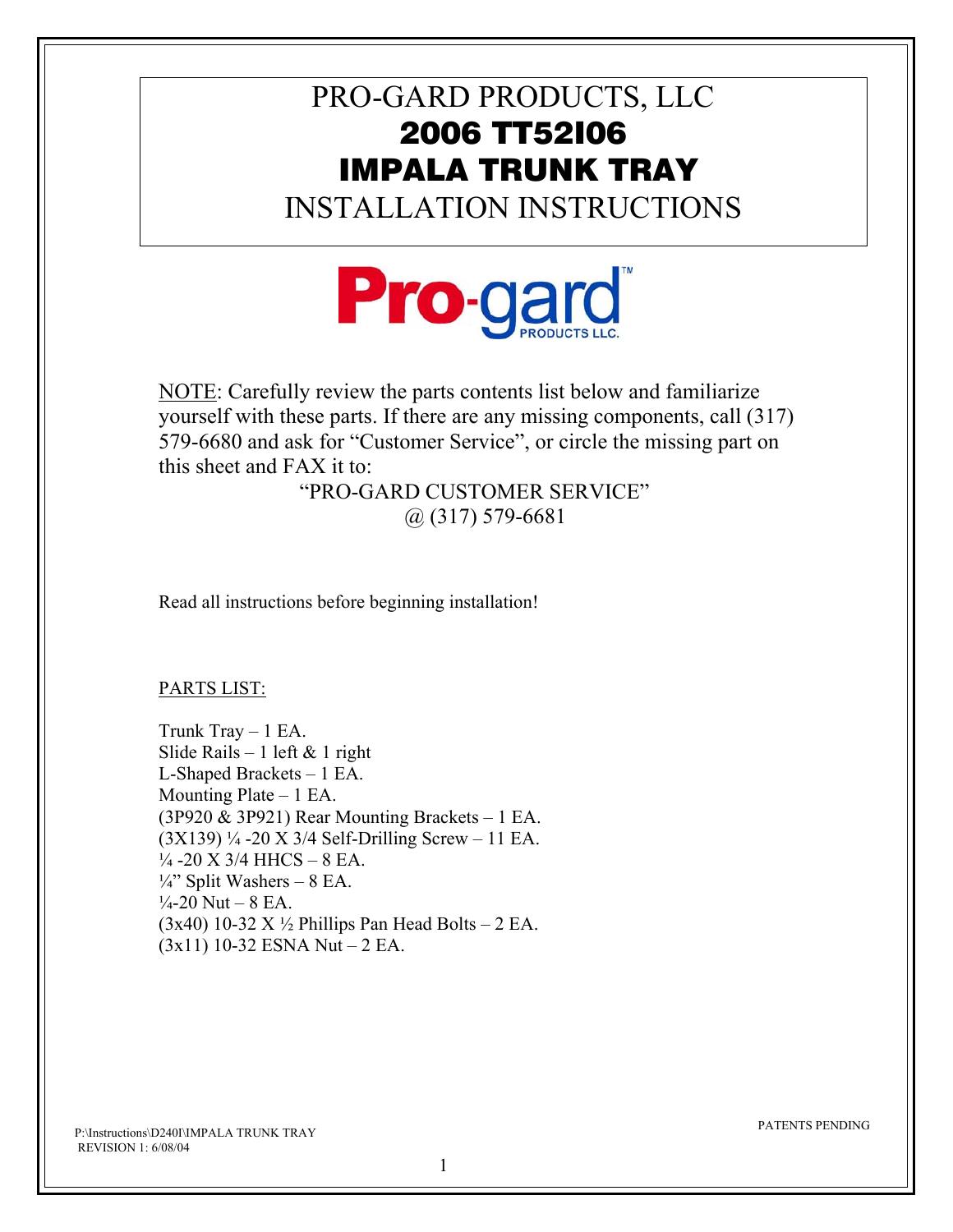

**Photo 1** 

Tray

## **Photo 2**

2. Hold the mounting plate in place against the rear seat support at the back of the trunk to determine the vertical location required for the application. With the mounting holes towards the top, center the mounting plate left to right in the trunk. Using the mounting holes as a guide, install the mounting plate with (3) of the self-drilling screws provided.

P:\Instructions\D240I\IMPALA TRUNK TRAY REVISION 1: 6/08/04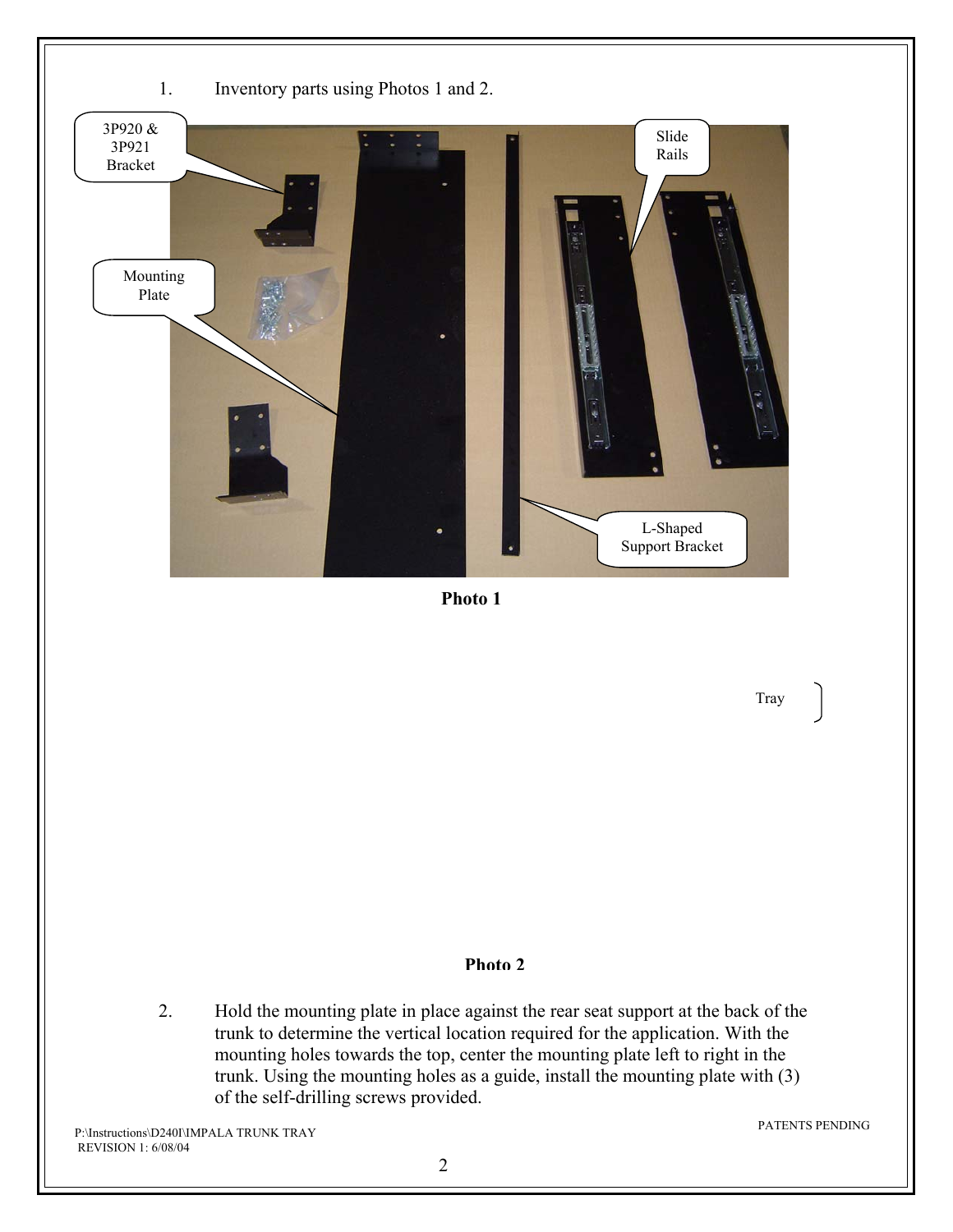3. Determine the vertical position required for the trunk tray application. The slide rails should be assembled with the slides to the inside and the square cutouts toward the bottom of the trunk. Using holes selected to yield the desired height, attach the slide rails with two hex head bolts from inside the rails and  $(2)$   $\frac{1}{4}$ " nuts and split lock washers on the outside. See Photo 3.



## **Photo 3**

- 4. Attach the L-bracket to the bottom of the slide rails. Orient the L-bracket with the bend edge toward the rear of the trunk. The holes for the bracket are located at the end of each rail next to the square cutouts. Insert the 10-32 x ½ bolt from the top through the slide rail and the L-bracket. Secure with a 10-32 ESNA nut from the bottom. See Photo 4 and 5.
- 5. Use two hex head bolts from the inside, split washers and  $\frac{1}{4}$  nuts to attach the bottom of the rear mounting brackets (3P920 & 3P921) to the slide rails. Mount the brackets using the bolt pattern corresponding with the hole pattern selected for the front mounting height so the slide rails are level.

P:\Instructions\D240I\IMPALA TRUNK TRAY REVISION 1: 6/08/04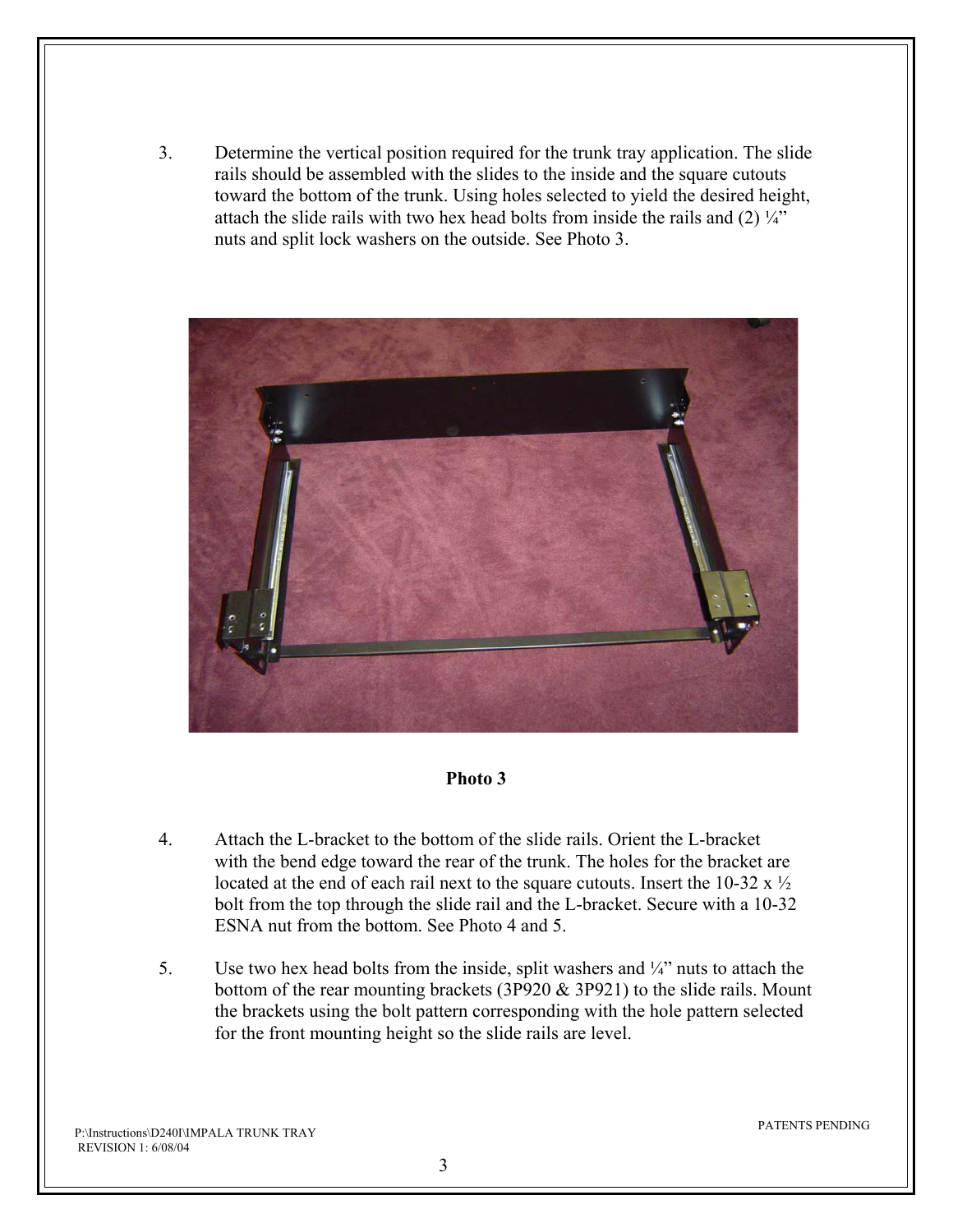- 6. Block the rear of frame up so that the rear mounting brackets approximate their final position against the underside of the trunk opening. Note the step in the top of the mounting brackets and align each with the corresponding step in the under side above. Using the holes on the top of the 3P920  $\&$  3P921 brackets as a guide, attach using (8) 3x139 self-drilling screws provided.
- 7. After all bolts are tightened, you may insert the tray into the slide rails. The tray should slide easily. See Photo 6.





**Photo 4** Photo 5

P:\Instructions\D240I\IMPALA TRUNK TRAY REVISION 1: 6/08/04